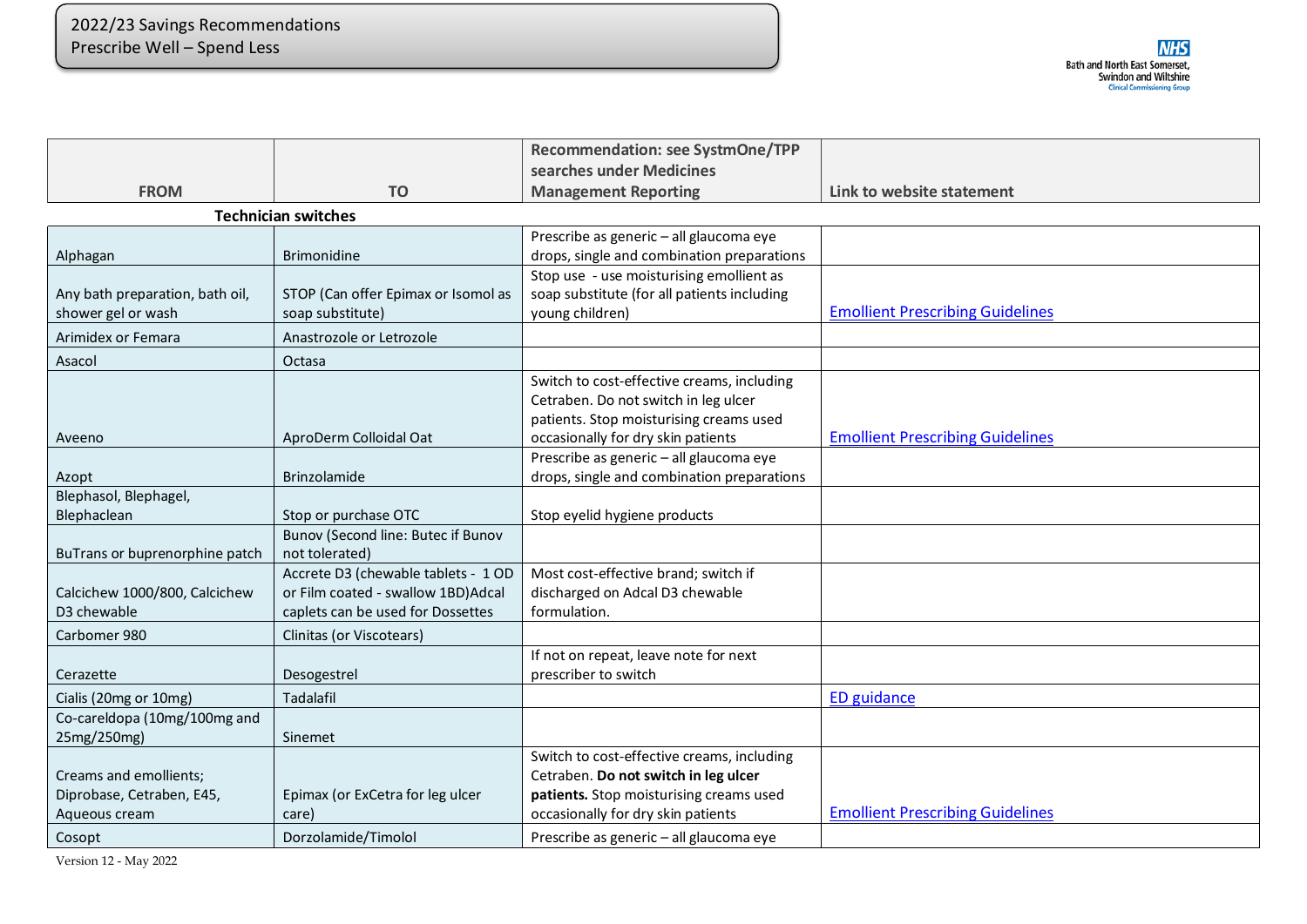## 2022/23 Savings Recommendations Prescribe Well – Spend Less

P

|                                                                                                      |                                                                                                                                         | drops, single and combination preparations                                                          |                                         |
|------------------------------------------------------------------------------------------------------|-----------------------------------------------------------------------------------------------------------------------------------------|-----------------------------------------------------------------------------------------------------|-----------------------------------------|
| Crestor                                                                                              | Rosuvastatin                                                                                                                            |                                                                                                     |                                         |
| Diltiazem 60mg MR tab                                                                                | Tildiem                                                                                                                                 |                                                                                                     | <b>Diltiazem Dosing Regimes</b>         |
| Doublebase gel                                                                                       | Epimax Isomol gel                                                                                                                       |                                                                                                     | <b>Emollient Prescribing Guidelines</b> |
| Dovobet (generic Calcipotriol<br>0.005%/Betamethasone<br>Dipropionate 0.05% ointment<br>best option) | Daloney ointment                                                                                                                        |                                                                                                     |                                         |
| Durogesic or fentanyl patch                                                                          | Mezolar Matrix (or Matrifen)                                                                                                            |                                                                                                     |                                         |
| Estradiol 10microgram vaginal<br>tablets or Vagifem                                                  | Vagirux                                                                                                                                 | Vagirux has a single multi-use applicator<br>which can be used up to 24 times and is<br>recyclable. |                                         |
| Exelon or rivastigmine patch                                                                         | Alzest                                                                                                                                  |                                                                                                     |                                         |
| Flexitol Heel Balm (this is twice<br>daily application)                                              | Dermatonics Once Heel Balm                                                                                                              | Diabetic foot                                                                                       |                                         |
|                                                                                                      | Valupak Multivitamin and Mineral<br>One a Day (Dialysis and Bariatric and<br>Gastric surgery patients are<br>exempted from this switch) |                                                                                                     |                                         |
| Forceval                                                                                             | Hydramed 0.2% (Second line VIZhyal                                                                                                      | Ensure you pick the correct Valupak product                                                         |                                         |
| Hyaluronic acid eye drops, Hylo-<br>Tear, Hylo-Forte                                                 | 0.4% if patient prefers a more<br>viscous preparation)                                                                                  | Avoid switching if a very severe case of dry<br>eyes                                                | <b>BSW Dry Eye guidance</b>             |
| Ibugel 10% or ibuprofen gel,<br>Voltarol gel, Feldene gel                                            | Fenbid Forte 10%                                                                                                                        | Use 100g pack size                                                                                  |                                         |
| ISMN 60mg MR tab                                                                                     | Monomil                                                                                                                                 |                                                                                                     |                                         |
| Lipitor                                                                                              | Atorvastatin                                                                                                                            |                                                                                                     |                                         |
| Losec or Nexium                                                                                      | Omeprazole or Esomeprazole                                                                                                              |                                                                                                     |                                         |
| Metformin modified release 1g<br>and 750mg only                                                      | Sukkarto                                                                                                                                |                                                                                                     |                                         |
| Mirapexin or Pramipexole MR                                                                          | <b>Pipexus</b>                                                                                                                          |                                                                                                     |                                         |
| Movelat                                                                                              | Purchase OTC (or swop to Fenbid<br>(ibuprofen) if appropriate)                                                                          | Advise purchase topical rubefacients OTC                                                            |                                         |
| Movicol                                                                                              | Laxido Orange (Cosmocol if Plain or<br>Lemon and Lime)                                                                                  |                                                                                                     |                                         |
| <b>Nasonex</b>                                                                                       | Mometasone                                                                                                                              |                                                                                                     |                                         |
| Omeprazole tablets                                                                                   | Omeprazole capsules                                                                                                                     |                                                                                                     |                                         |

Version 12 - May 2022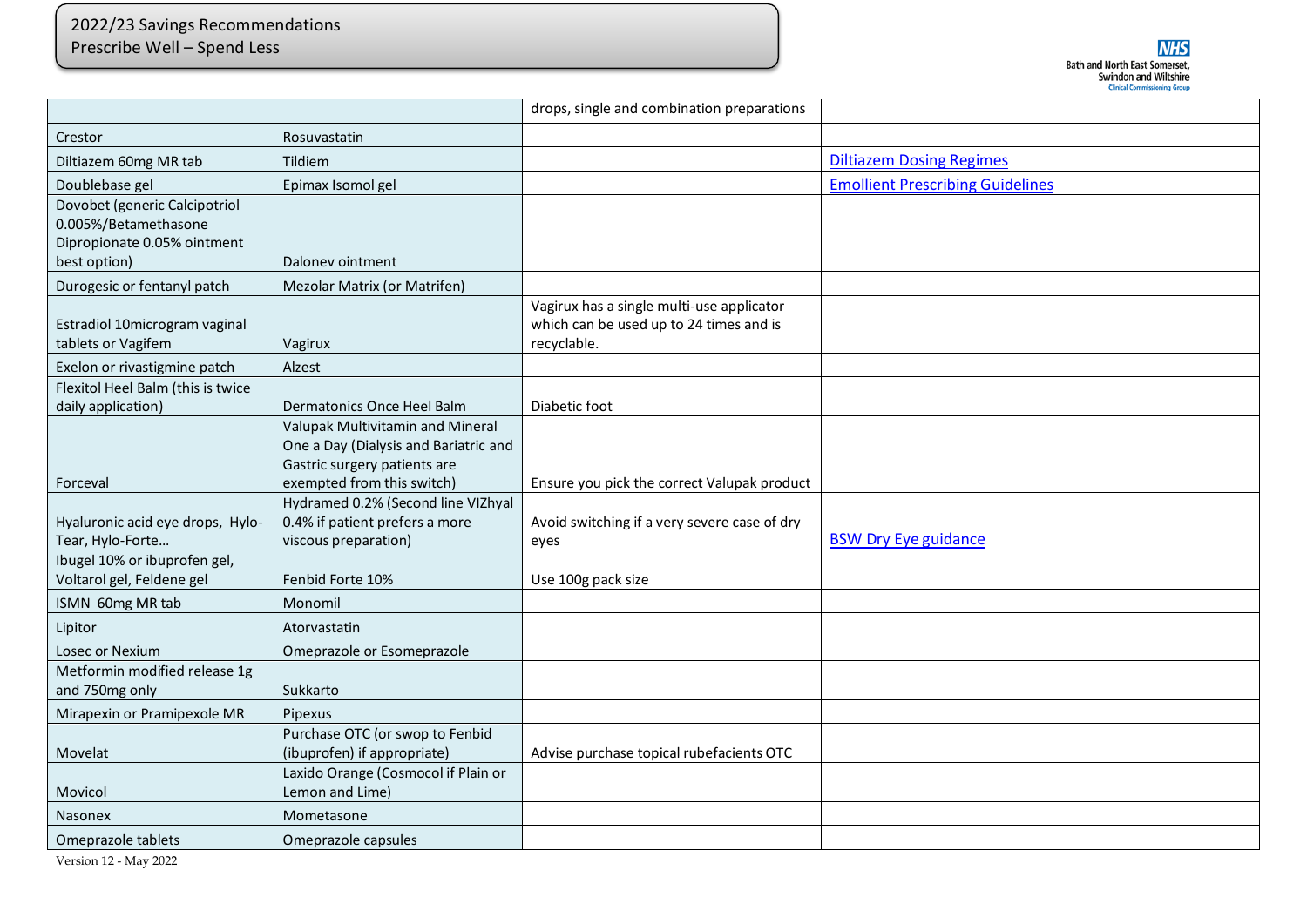## 2022/23 Savings Recommendations Prescribe Well – Spend Less

P

| Oxycodone IR                    | Shortec                                             |                                                                         |                                             |
|---------------------------------|-----------------------------------------------------|-------------------------------------------------------------------------|---------------------------------------------|
| Oxycodone MR                    | Longtec                                             |                                                                         |                                             |
| Premium price generics (These   |                                                     |                                                                         |                                             |
| appear on system as drug,       |                                                     |                                                                         |                                             |
| strength (Manufacturer))        | Plain generic                                       |                                                                         | Use Open Prescribing for PPGs not on search |
| Reminyl or galantamine XL       | Gatalin (or Gazylan)                                |                                                                         |                                             |
| Requip or ropinirole MR         | Ipinnia XL                                          |                                                                         |                                             |
| Seroquel XL or any brand of     | Brancico XL (line: Zaluron XL If                    |                                                                         |                                             |
| quetiapine MR                   | Brancico not tolerated)                             |                                                                         |                                             |
| Simple eye ointment             | Hylo-Night                                          |                                                                         |                                             |
| Sodium cromoglicate eye drops   | Stop or purchase OTC                                | Advise purchase sodium cromoglicate eye<br>drops for rhinitis/allergies |                                             |
| Stalevo                         | Sastravi                                            |                                                                         |                                             |
| Unifine, Clickfine              | GlucoRx fine point or BD Viva                       | Use insulin pen needles <£6/box                                         |                                             |
| Venlafaxine MR caps & tabs      |                                                     |                                                                         |                                             |
| (37.5mg, 225mg only)            | <b>Vencarm XL</b>                                   |                                                                         |                                             |
| Vesicare                        | Solifenacin                                         |                                                                         |                                             |
| Viagra                          | Sildenafil                                          |                                                                         |                                             |
|                                 |                                                     | Prescribe as generic - all glaucoma eye                                 |                                             |
| Xalacom                         | Latanoprost & Timolol                               | drops, single and combination preparations                              |                                             |
|                                 |                                                     | Prescribe as generic - all glaucoma eye                                 |                                             |
| Xalatan                         | Latanoprost                                         | drops, single and combination preparations                              |                                             |
| Zyprexa velotab or Olanzapine   | Olanzapine tablets (or use                          |                                                                         |                                             |
| oral lyophilisates              | orodispersible s/f)                                 |                                                                         |                                             |
|                                 | Pharmacist switches/input then technician to switch |                                                                         |                                             |
|                                 | T2: True Metrix, T1: As per                         |                                                                         |                                             |
|                                 | specialist, but Glucomen Areo 2k                    |                                                                         |                                             |
|                                 | meter is recommended. (Aviva and                    |                                                                         |                                             |
| Aviva, FreeStyle Optium,        | Freestyle Optium may be required                    |                                                                         |                                             |
| OneTouch, Compact, Active       | by very complex T1 patients)                        | Use glucose test strips <£10/pack of 50                                 | <b>Blood Glucose Monitoring in Diabetes</b> |
| Fesoterodine / Darifenacin      | Deprescribe or Solifenacin                          | Non-formulary Antimuscarinic's                                          |                                             |
|                                 | Replace with 2 x Gabapentin 400mg                   |                                                                         | <b>OAB</b> guidance                         |
| Gabapentin 1 x 800mg tablet     | capsules                                            |                                                                         |                                             |
| Glucose test strips: Stop if    |                                                     |                                                                         |                                             |
| unnecessary (not on insulin, or |                                                     |                                                                         |                                             |
| sulphonylureas)                 | <b>STOP</b>                                         |                                                                         | <b>Blood Glucose Monitoring in Diabetes</b> |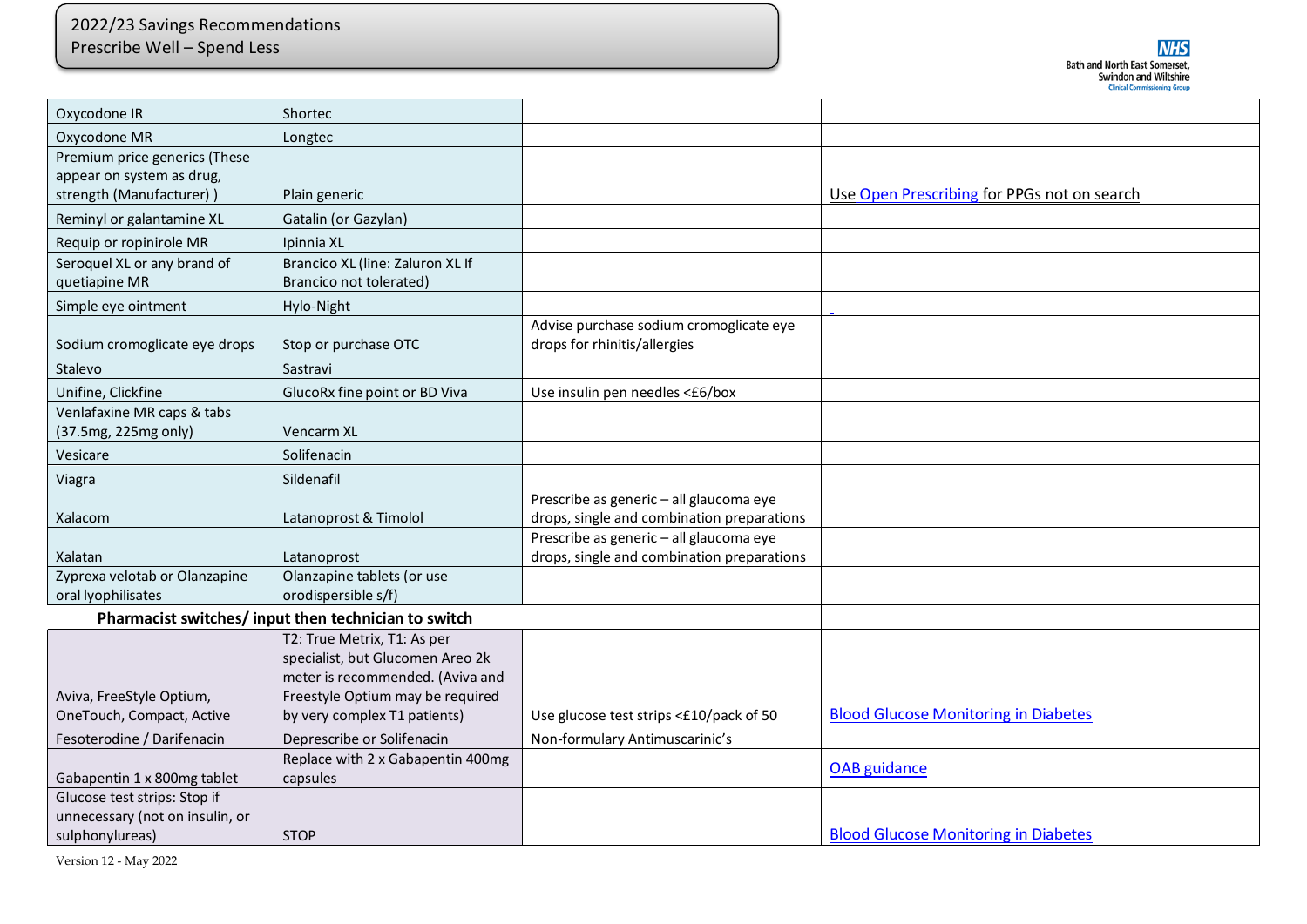P

|                               |                                       | Review, and if no specific reason why<br>Imigran is being prescribed, switch to             |                                                         |
|-------------------------------|---------------------------------------|---------------------------------------------------------------------------------------------|---------------------------------------------------------|
| Imigran                       | Sumatriptan                           | generic                                                                                     |                                                         |
| Keppra                        | Levetiracetam                         |                                                                                             | <b>Category 3 Antiepileptic</b>                         |
| Lamictal tablets              | Lamotrigine                           |                                                                                             |                                                         |
|                               | If can't be stopped, prescribe Ralvo  |                                                                                             |                                                         |
| Lidocaine patches             | brand                                 | Stop prescribing Low Value Medicine                                                         |                                                         |
| Liothyronine tablets 5        |                                       |                                                                                             |                                                         |
| microgram, 10microgram,       | Liothyronine Capsules 5 microgram,    |                                                                                             |                                                         |
| 20microgram                   | 10microgram, 20microgram              |                                                                                             |                                                         |
| Naproxen GR, effervescent,    |                                       | Avoid GR and liquid versions unless                                                         |                                                         |
| suspension                    | Naproxen standard                     | necessary                                                                                   |                                                         |
|                               | Kelhale 50 & 100 (Same device.        |                                                                                             |                                                         |
| Qvar 50 &100 (Note: NOT the   | Dose counter to help patient use the  |                                                                                             |                                                         |
| Autohaler or Easi-breathe)    | full inhaler and order timely)        |                                                                                             |                                                         |
|                               |                                       | Switch to singel inhaler. Higher strength                                                   |                                                         |
|                               |                                       | Relvar not on searches as indicated for                                                     |                                                         |
|                               |                                       | asthma not COPD. Consider carefully                                                         |                                                         |
|                               |                                       | whether patient truly needs triple therapy                                                  |                                                         |
| Relvar 92 & Incruse           | Trelegy                               | or LABA/LAMA                                                                                | <b>BSW COPD Guidance (Aug 2019)</b>                     |
|                               |                                       | COPD guidance only recommends low dose                                                      |                                                         |
|                               |                                       | ICS. Seretide Accuhaler not on asthma                                                       |                                                         |
|                               |                                       | guidance. For Asthmatic patients, consider                                                  |                                                         |
| Seretide 500/50 accuhaler     | Relvar 92                             | this switch patient carefully and assess                                                    |                                                         |
|                               |                                       | Prescribe by BRAND - avoid generic                                                          |                                                         |
|                               | AirFlusal (all fluticasone/salmeterol | combination inhalers. Switch Seretide                                                       |                                                         |
| Seretide Evohaler,            | are non-formulary in asthma - do      | 250/25 or 125/25 to equivalent BRAND.                                                       | Diagnosed Adult Asthma: Guidance on adjusting treatment |
| Fluticasone/salmeterol 250/25 | NOT start new patients). Fostair: For | Involve respiratory nurses in decision                                                      |                                                         |
| or 125/25 MDI                 | COPD patients who need a pMDI         | making/copy them in                                                                         |                                                         |
|                               |                                       | Replace sertraline 25mg tablets with 25mg                                                   |                                                         |
|                               |                                       | dose achieved by taking half a 50mg tablet                                                  |                                                         |
|                               |                                       | or a 50mg tablet taken on alternate days.                                                   |                                                         |
|                               |                                       | Sertraline 25mg are not in the Drug tariff                                                  |                                                         |
|                               |                                       | and not included on BSW Formulary. The<br>only indications for this strength is the initial |                                                         |
|                               |                                       | 7 days dose titration in adults for panic                                                   |                                                         |
|                               | Replace with Sertraline 14 x 50mg     | disorder, post-traumatic stress disorder and                                                |                                                         |
| Sertraline 28 x 25mg tablets  | tablets                               | social anxiety disorder and in children for                                                 |                                                         |
|                               |                                       |                                                                                             |                                                         |